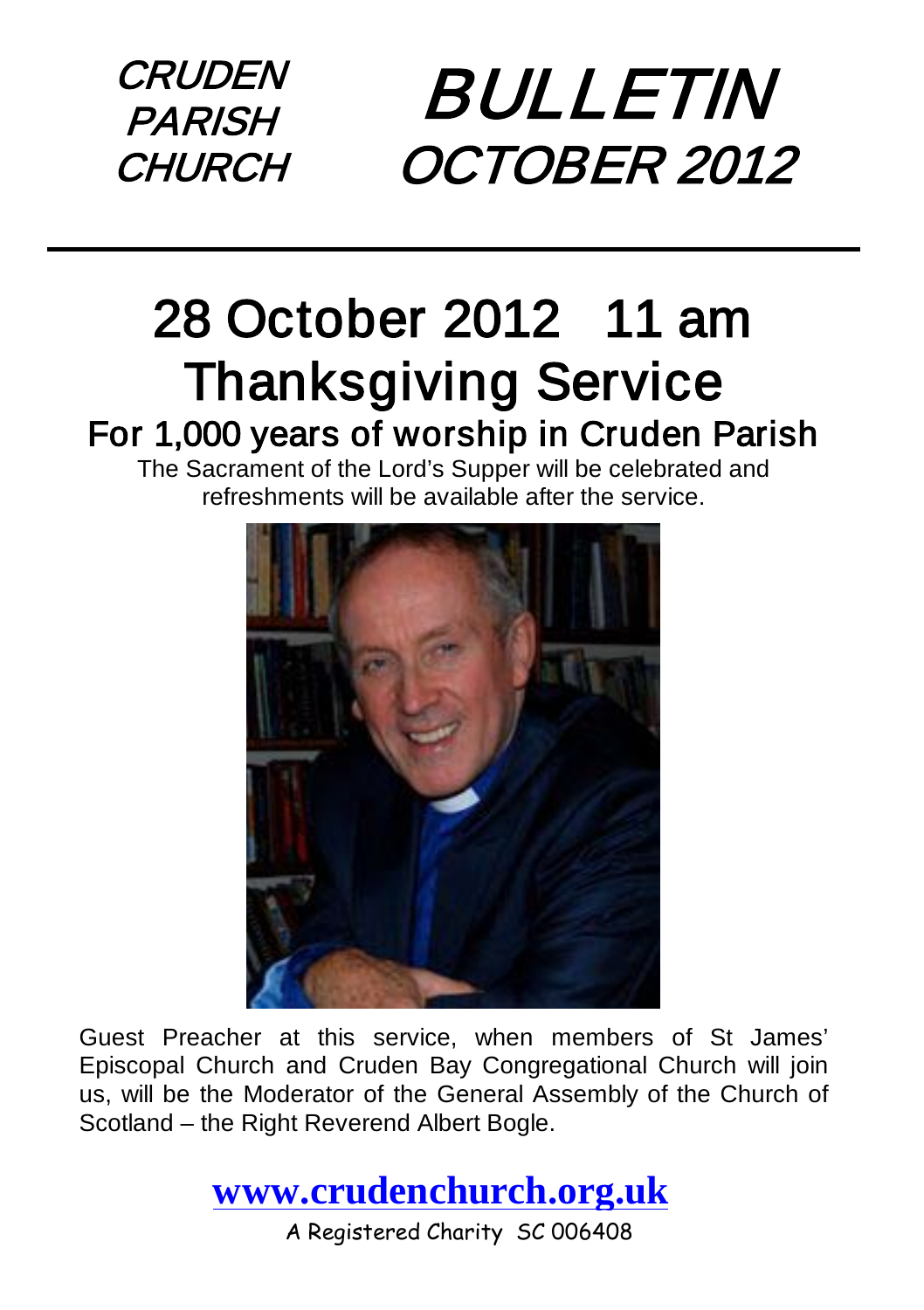

# **OCTOBER 2012**

#### EACH WEEK (Except during school holidays) Sundays 10.00 am Children's Sunday Club in the Old Church & Stables

| Wednesday 3rd :  |                      | Time for Chat and Coffee                                                                     | $10.30$ am         | Hall                   |
|------------------|----------------------|----------------------------------------------------------------------------------------------|--------------------|------------------------|
| Sunday 7th       | $\ddot{\cdot}$       | MORNING SERVICE<br>Service conducted by the Rev Fred Coutts                                  | $10.00 \text{ am}$ |                        |
| Monday 8th       | $\ddot{\phantom{a}}$ | Watch & Talk Group<br>Marilyn Samways, Burnview, Main Street, Cruden Bay                     |                    | 7.30 pm at the home of |
| Sunday 14th      | $\ddot{\phantom{a}}$ | MORNING SERVICE<br>Service conducted by the Rev Fred Coutts<br>Cruden Churches Walk 11.30 am | $10.00 \text{ am}$ | Stuartfield            |
| Sunday 21st      |                      | <b>MORNING SERVICE</b><br>Service of Harvest Thanksgiving                                    | $10.00 \text{ am}$ |                        |
| Monday $22nd$ :  |                      | <b>Kirk Session</b>                                                                          | 7.30 <sub>pm</sub> | Hall                   |
| Wednesday 24th : |                      | Presbyterial Council<br>Projects Presentation                                                | $7.30 \text{ pm}$  | Peterhead St Andrews   |

#### **Sunday 28th : MILLENNIUM THANKSGIVING SERVICE 11.00 am Guest Preacher – The Right Reverend Albert Bogle Moderator of the General Assembly**

**At this service we will be joined by the congregations of St James Episcopal Church and Cruden Bay Congregational Church**

| Monday 29th :    | The Guild<br>"Visit to China" | $7.30 \text{ pm}$<br>Stewart & Carol Paul                                                                                                                                            | Hall |
|------------------|-------------------------------|--------------------------------------------------------------------------------------------------------------------------------------------------------------------------------------|------|
| on 01779 841320. |                               | The Minister will be on holiday from 25 September to $\frac{1}{2}$<br>12 October. Pulpit supply and pastoral cover will be<br>provided by the Rev Fred Coutts who can be contacted ? |      |

HYMN BOOK THIS MONTH WILL BE CH4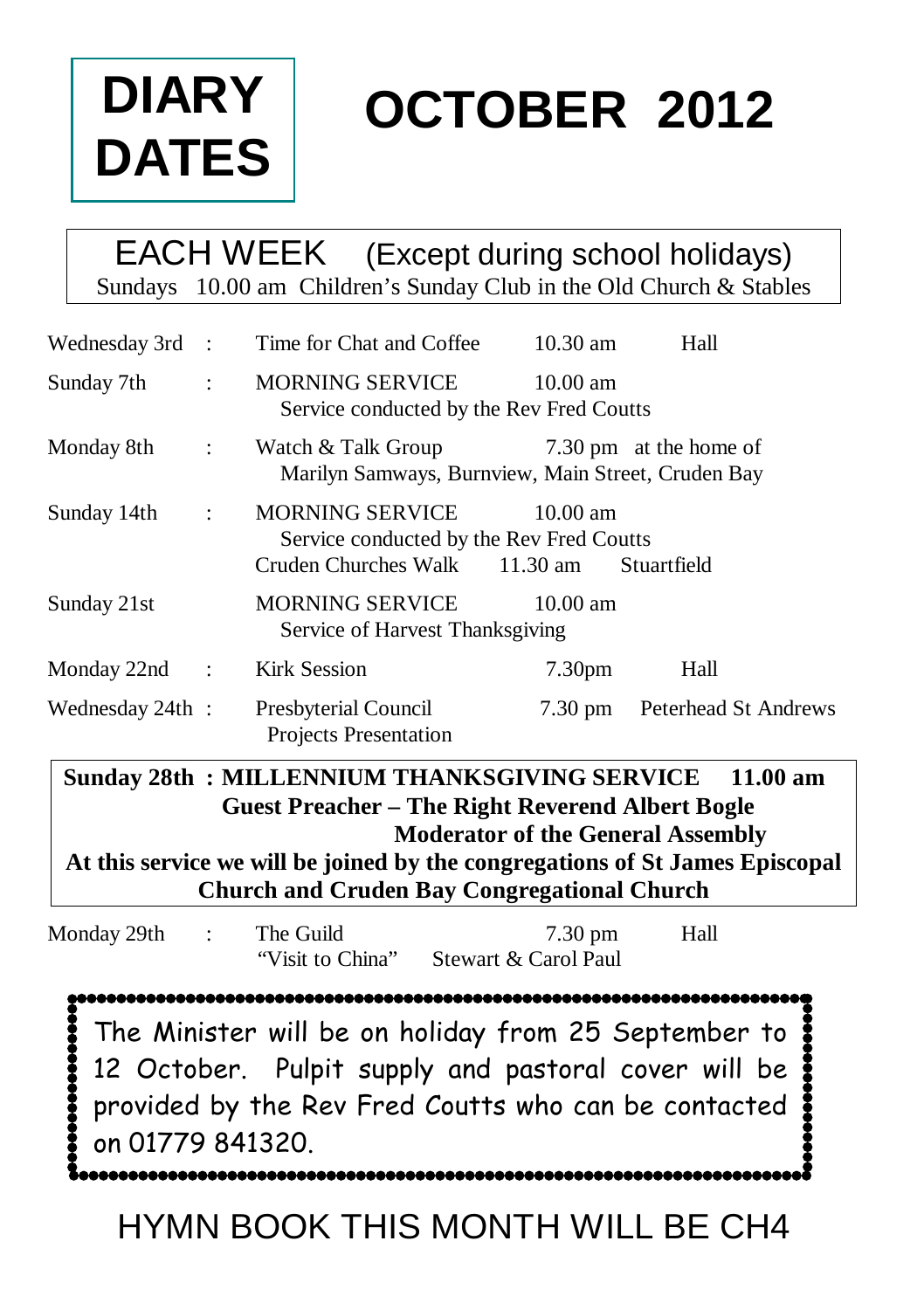## FROM THE MINISTER 19 September 2012

Dear Friends

#### **Millennium Thanksgiving Service – 28 October**

1,000 years of worship in Cruden Parish is certainly something for contemporary Christians in the parish to celebrate. It was a way back in January 2011 that the following report was submitted to the Kirk Session

On 16 January, Sandy Beedie, Muriel Cantlay, Betty Forrester and John Lamb met with the Minister and agreed to recommend the following suggestions for celebrating 1,000 years of the church in Cruden.

The celebration of the 1,000 years be focussed on the 4 months of July – October 2012 with an event each month.

**JULY** Sunday 29th – St Olaf's Day A service to be held close to the site of the original 1012 chapel among the dunes at Cruden Bay.

**AUGUST** A Flower Festival celebrating 1,000 years of history. **SEPTEMBER** Performance of a historical pageant.

**OCTOBER** We round of the celebration with a service in Cruden Parish Church conducted by the Moderator of the Church of Scotland.

We should also seek to produce a new, revised and more glossy version of our church history leaflet as well as creating a historical display in the church.

Finally, we should contact St James with regard to our plans to see whether they might wish to be involved, suggesting that their Bishop might be involved in the July service.

I am grateful to Sandy, Muriel, Betty and John for their original input and to the Session for agreeing the proposals. In due course we dropped from the list the idea of the pageant, partly because we became aware of other plans within the Cruden Bay community to celebrate 1,000 years since the battle of Crochdane.

I want to say that I am

- $\cdot \cdot$  thrilled at the fact that our celebration is a result of our own initiative
- $\cdot \cdot$  thrilled that the other parish churches responded positively when we invited them to share in our plans
- $\div$  thrilled that we have two excellent and well received events behind us – the Open Air Service in July and August's Flower Festival -
- $\div$  thrilled that God blessed us with fine weather for both these events which we could not have assumed with the sort of summer we have experienced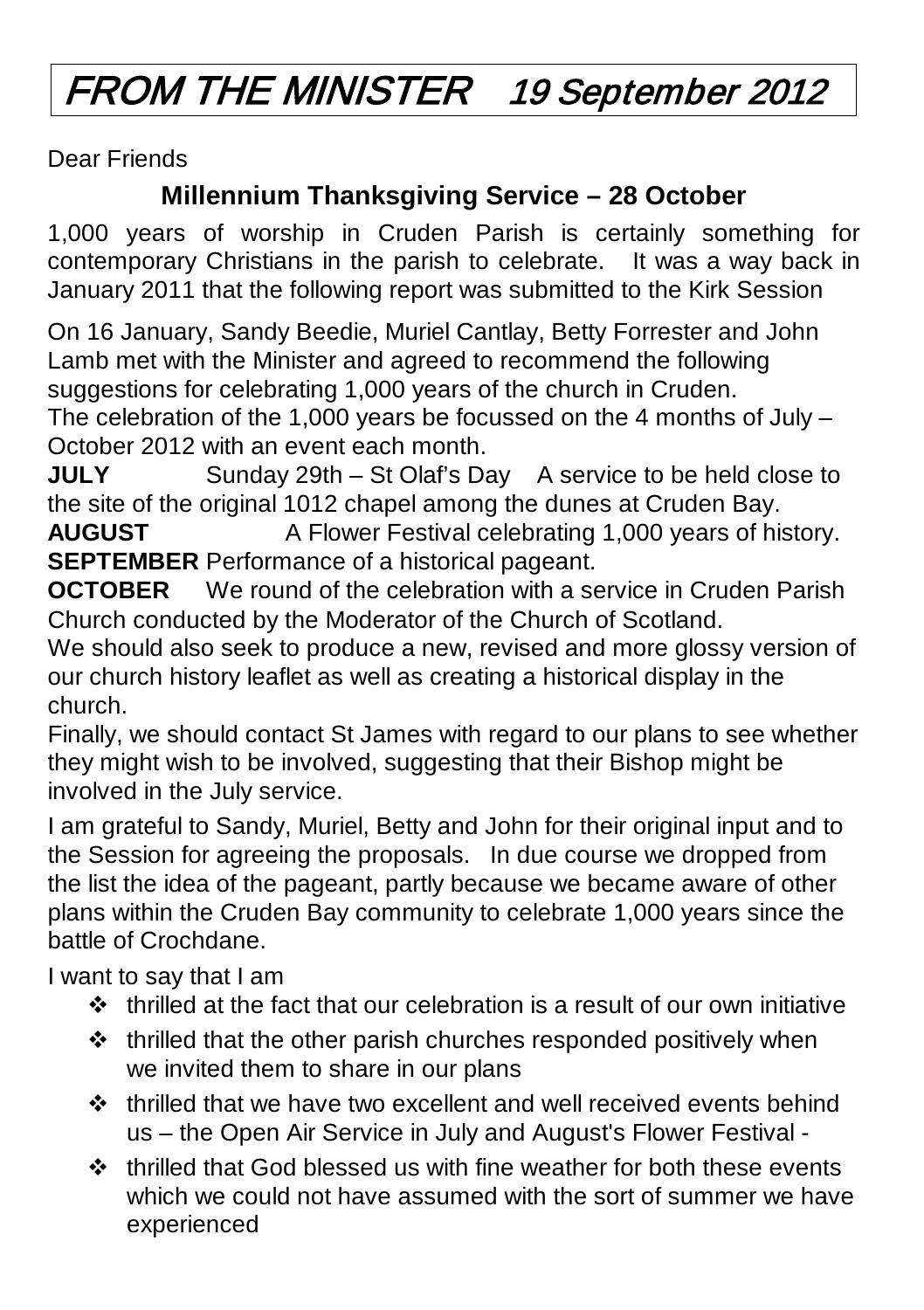$\cdot \cdot$  thrilled that we can now look forward to rounding off our celebration with a very special event in our own church.

Not many members will remember but this is not the first time that Cruden Church has invited the Moderator of the General Assembly to join us for a special occasion. It was many years ago, but I can still remember the irony of the fact that he was unable to do so because, on the weekend in question, he was undertaking a presbytery visit and that morning he was already scheduled to be preaching - in Ellon Parish Church! We did not enjoy his presence but he was only 8 miles away!

This year, it will be a great joy to welcome the Right Rev Albert Bogle to Cruden Church at the end of October. Following a career in banking (prior to 1975), he studied for a [Bachelor of Divinity](http://en.wikipedia.org/wiki/Bachelor_of_Divinity) degree at the [University of](http://en.wikipedia.org/wiki/University_of_Glasgow)  [Glasgow.](http://en.wikipedia.org/wiki/University_of_Glasgow) Prior to his ordination, he spent a year as Probationer at Cardonald Parish Church, Glasgow. He was ordained as a Minister of the [Church of Scotland](http://en.wikipedia.org/wiki/Church_of_Scotland) in 1981 and inducted to St Andrew's Parish Church in Bo'ness. This has been his only charge throughout his ministry.

He also studied part-time (1996–1998) at the [University of Edinburgh](http://en.wikipedia.org/wiki/University_of_Edinburgh) for a postgraduate [Master of Theology](http://en.wikipedia.org/wiki/Master_of_Theology) degree.

As well as his ministry in Bo'ness, he has served the [General Assembly of](http://en.wikipedia.org/wiki/General_Assembly_of_the_Church_of_Scotland)  [the Church of Scotland](http://en.wikipedia.org/wiki/General_Assembly_of_the_Church_of_Scotland) in various roles since 1983. These have included membership of the Panel of Worship to being Convener of the "Church without Walls" Planning Group from 2004 to 2009. As of 2011, he is a member of the Future Strategy Group of the Church of Scotland's World Mission Council. He is known as an innovator, particularly in promoting the use of new technology within worship.

He established the Vine Trust in 1985. The Vine Trust aims to help some of the poorest children and communities around the world. The charity's *Amazon Hope* Project provides a health service for around 100,000 patients every year.

I am also looking forward to welcoming our friends from the other two parish churches who are uniting with us that morning. Lastly, I am looking forward to welcoming YOU for I do hope you too will want to be with us on this very special occasion.

Your friend and minister

Rodges Nailson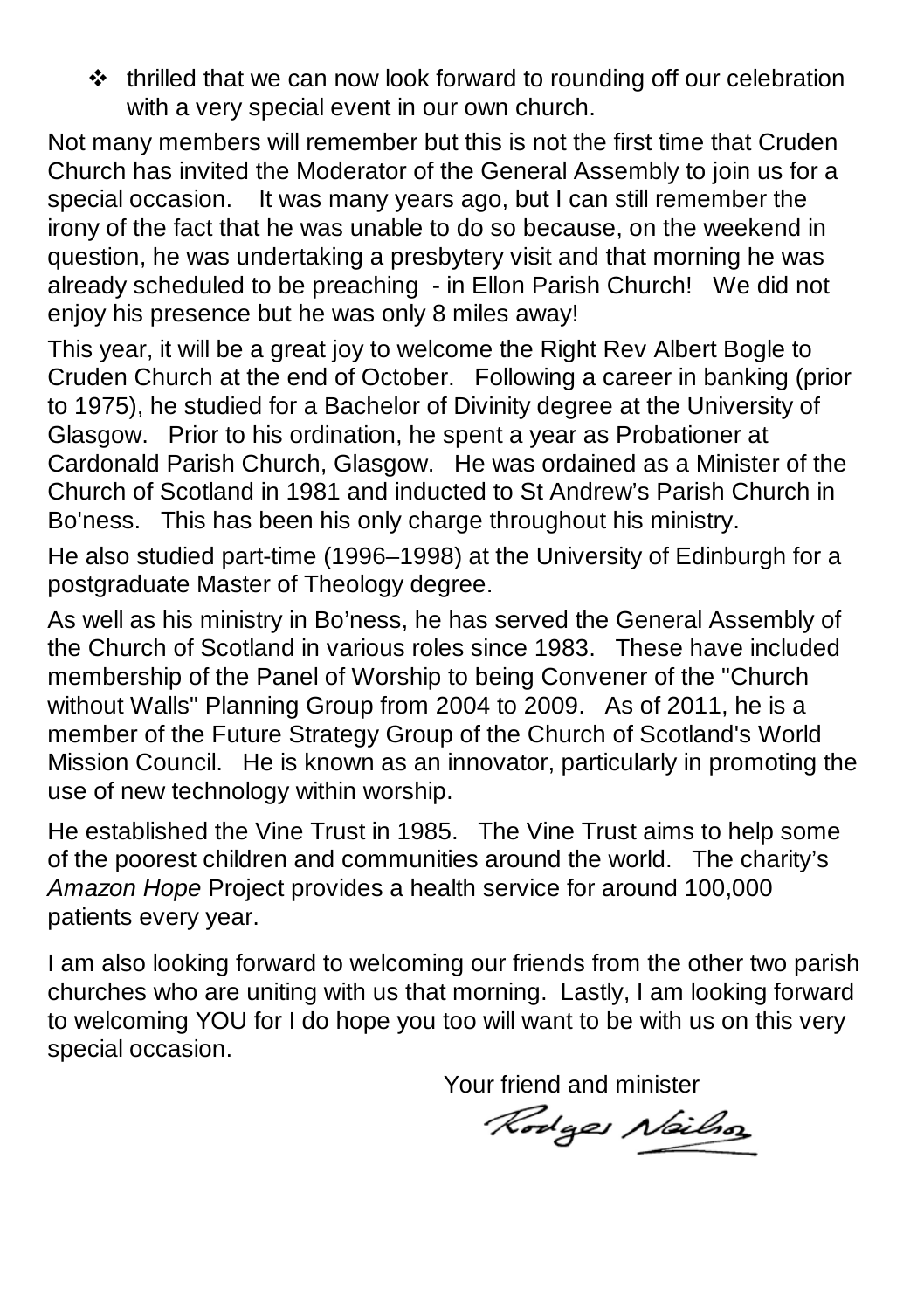# MESSY CHURCH

Doesn't sound right, does it but we are going to try having a Messy Church in Cruden. Messy Church is the unusual name for an increasingly popular initiative throughout the UK designed to make the church more accessible to families with young children.

- It's not a Sunday morning
- ❖ There are no sermons
- **It is hands on with all sorts of Crafts so there is a** chance that, with glue and paint and such stuff, some people might get a little messy.

MCHUR

#### Messy Church will be launched in Cruden on THURSDAY 4 OCTOBER at 3:15 pm in Cruden Bay Public Hall.

It is timed so that children can make their way there straight from primary school. Programme start at 3:45 pm.

Children, however, MUST be accompanied by an adult. On arrival everyone will be given a snack and offered a finger buffet before leaving.

MESSY CHURCH

Further details available from

Kathleen Craig (841221) or Beatrice Fawkes (841814)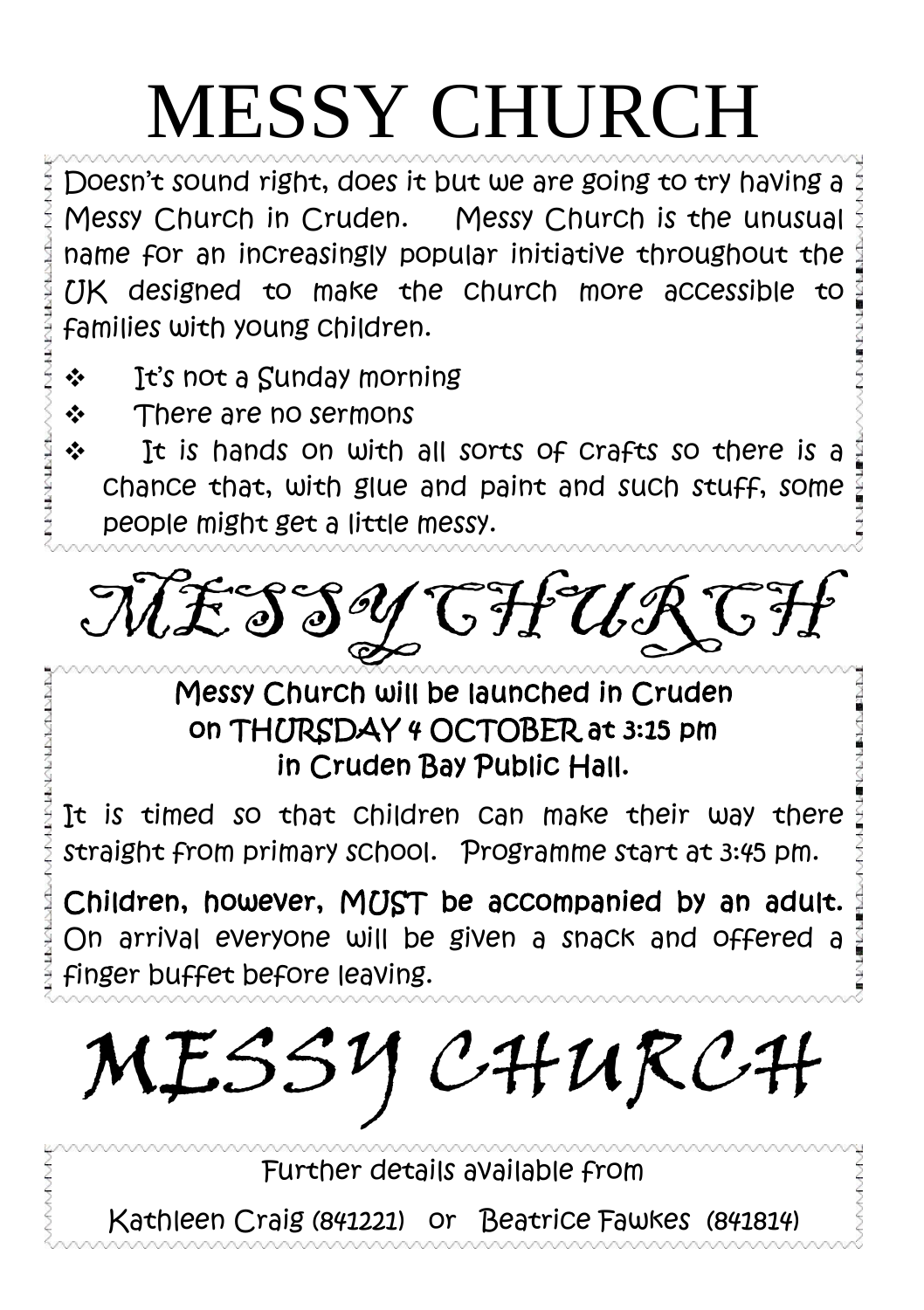## September Coffee Morning

*Some time ago, the Membership and Outreach Committee agreed to fundraise for MAF (Mission Aviation Fellowship) and Malawi and a successful Coffee Morning was held on Saturday 15 September.*

*Robert Esson, by his talk and his film, enlightened us on the service provided by the MAF pilots working in remote parts of Africa. Betty Forrester reminded us of the long connection we have had with Ekwendeni Hospital and suggested that, as a church, we could help by providing items for a Home Based Kit for Aids sufferers,*

*Copies of the list of items required to fill a banana box, are in the Ekwendeni box in the Welcome Area and if anyone would like to contribute any items listed, Betty or I would be very glad to receive them.*

*Very grateful thanks go to all members and friends who attended and who helped at the Coffee Morning, also to those who donated food, raffle and tombola prizes, and gave donations. The total raised of £610 will be divided between MAF and our Malawi fund.*

*Annette Garden*

## Looking back on the summer months

- 1. Thanks are due to all those who contributed to the CAKE  $\&$ CANDY STALL & all who so willingly purchased 'goodies' each month. £630 was raised for the Windows Project which is an increase of £110 from last year's effort. WELL DONE TO ALL.
- 2. There are quite a few pictures of the recent FLOWER FESTIVAL held in the 3 parish churches in August on our website.

 <http://www.crudenchurch.org.uk/photoalbum.htm> Links to this page can be found on the home page, the photo album page and the Millennium page.

Combining contributions left in the Church and also in the Hall where there was a very busy Soup and Sweet lunch available, after expenses were paid, the Flower Festival raised £427 for our Windows Project.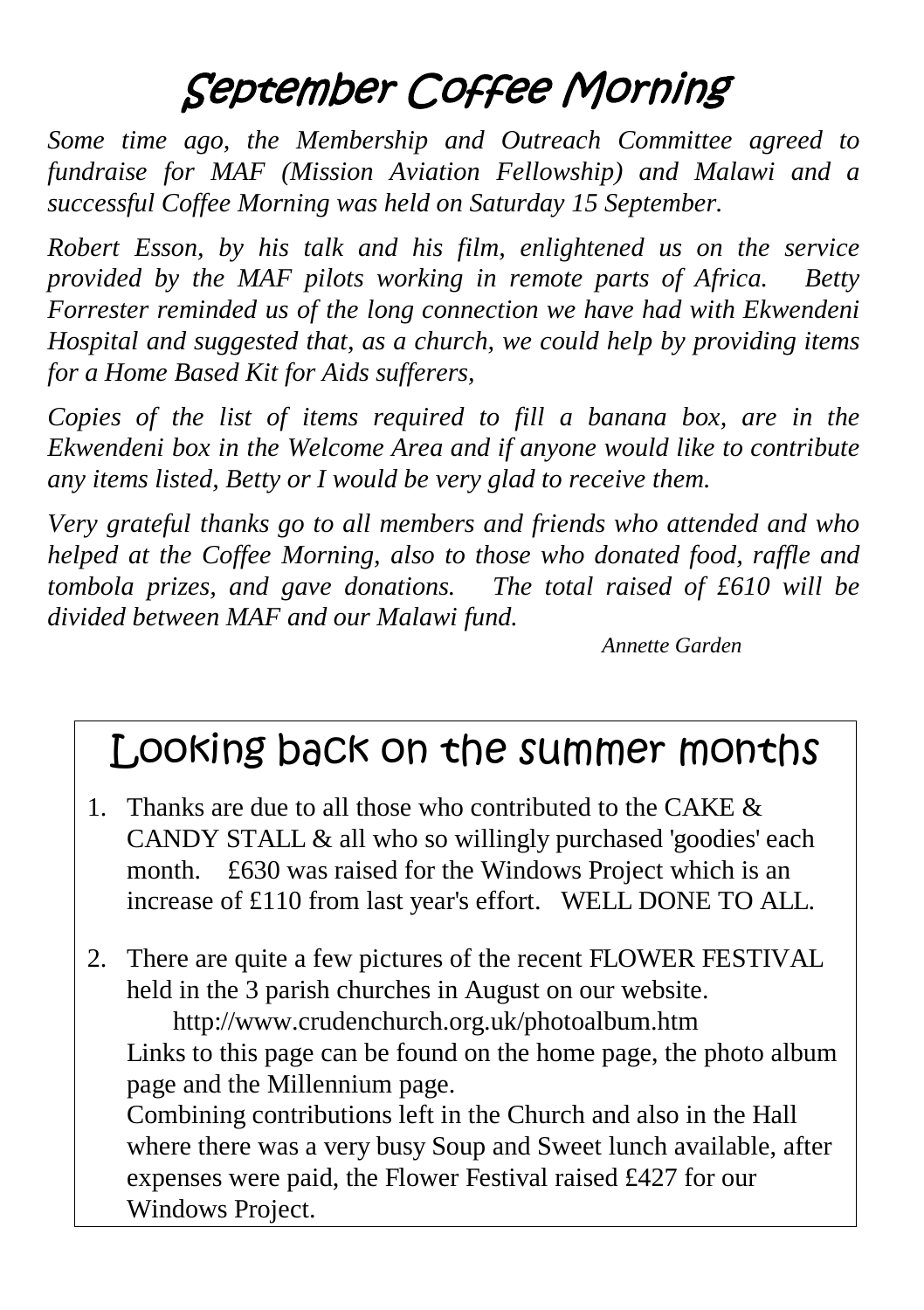## POINTS TO PONDER

For all its terrors and tragedies, the life of man is a thing of potential beauty and dignity. To live is good!

*Growing old is no more than a bad habit which a busy person has no time to form.*

One day as I sat musing, alone and melancholy without a friend, there came a voice from out of the gloom saying, 'Cheer up! Things might be worse.' So I cheered up, and sure enough  $$ things got worse.

*It takes both rain and sunshine to make a rainbow.* People are lonely because they build walls instead of bridges. *Any person who is always feeling sorry for themselves should be.*



#### IN OCTOBER'S ISSUE

**Is There a Future for the 'God Slot'?** Thomas Baldwin meets Scottish Christian broadcasters and finds cause for both optimism and concern..

**Breaking Barriers** Jackie Macadam reports from the National Youth Assembly which was attended by our own James Hyman.

**'Go Tell!'** Lynne McNeil experiences a spirited Guild annual meeting.

**A Centenary of Hope** Moira Cubie celebrates a century of Church of Scotland management of Tabeetha School in Jafaa, Israel.

**Mind Caring** Dr Murdo Macdonald highlights the need for churches to raise awareness of mental health.

**'Come to Me…'** Dr Robin Hill begins a three-part series on Jesus' welcome, considering an invitation which changes everything.

**Waste Not** Jackie Macadam discovers an Edinburgh group which harvests excess fruit.

**Bill's Ministry of Magic** Bill Wishart DCS tells how a hobby developed into a worship tool.

*If you would like to read Life & Work, the magazine of the Church of Scotland, contact Isobel Young on 812360*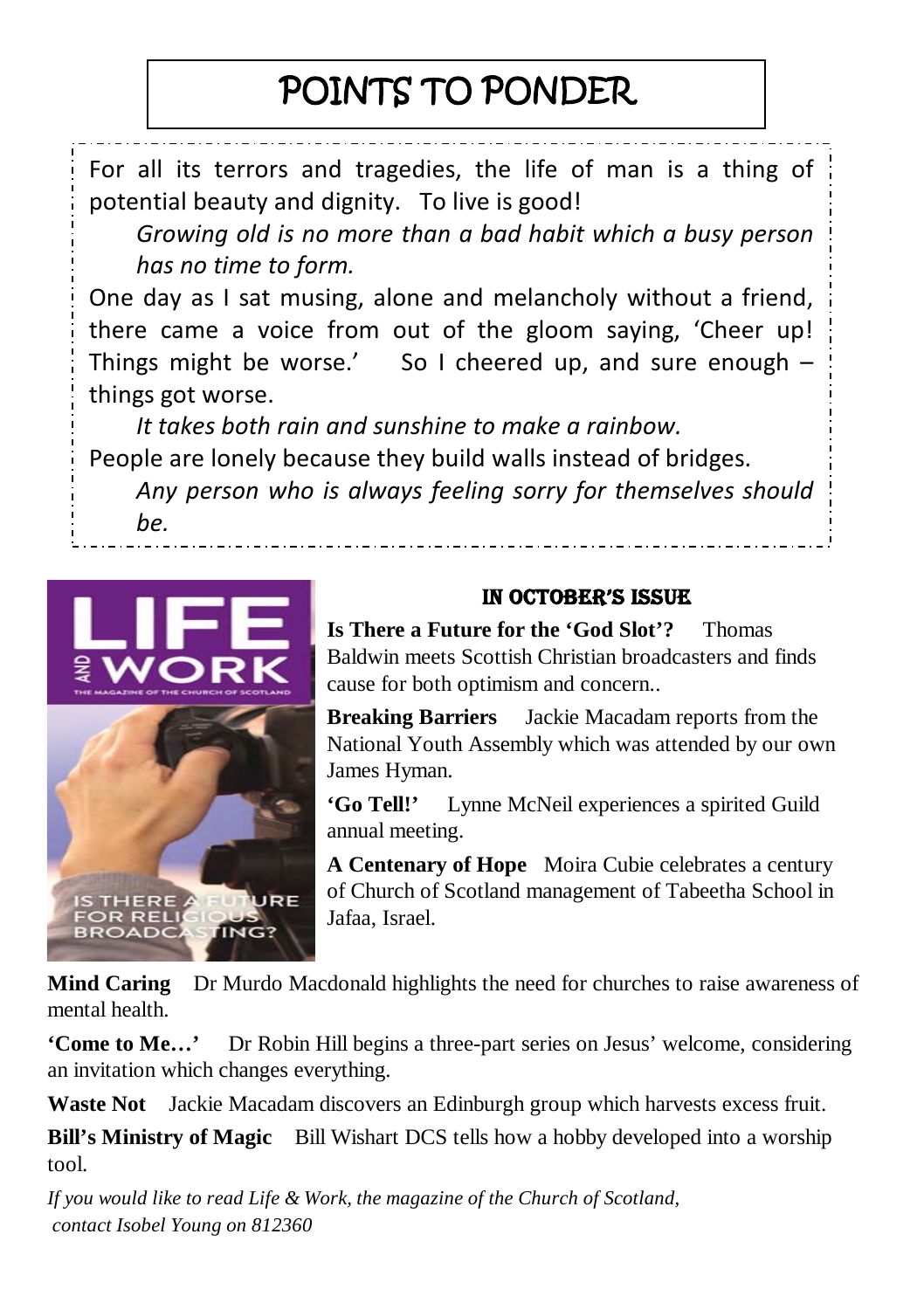

## All Souls Orchestra

Tthe All Souls Orchestra, from All Souls Church, Langham Place, London, is touring Scotland in the autumn with Prom Praise concerts in Inverness on 31 October and Aberdeen 1 November. These have been a great success in the past and can be strongly recommended. Further information can be found on their website:<http://www.allsoulsorchestra.org/>Leaflets about these concerts can be had from the table in the Welcome Area of the Church.

#### **Playing in this orchestra will be one of our own members and elders, Dr Judith Taylor**

In addition, Noel Tredinnick and a number of members of the orchestra have agreed to spend an extra day in the North East and will be leading an evening in Macduff Parish Church 7.30 pm on Friday 2 November. The event is entitled "Praise Old and New". This is the first time that they done something like this in Scotland.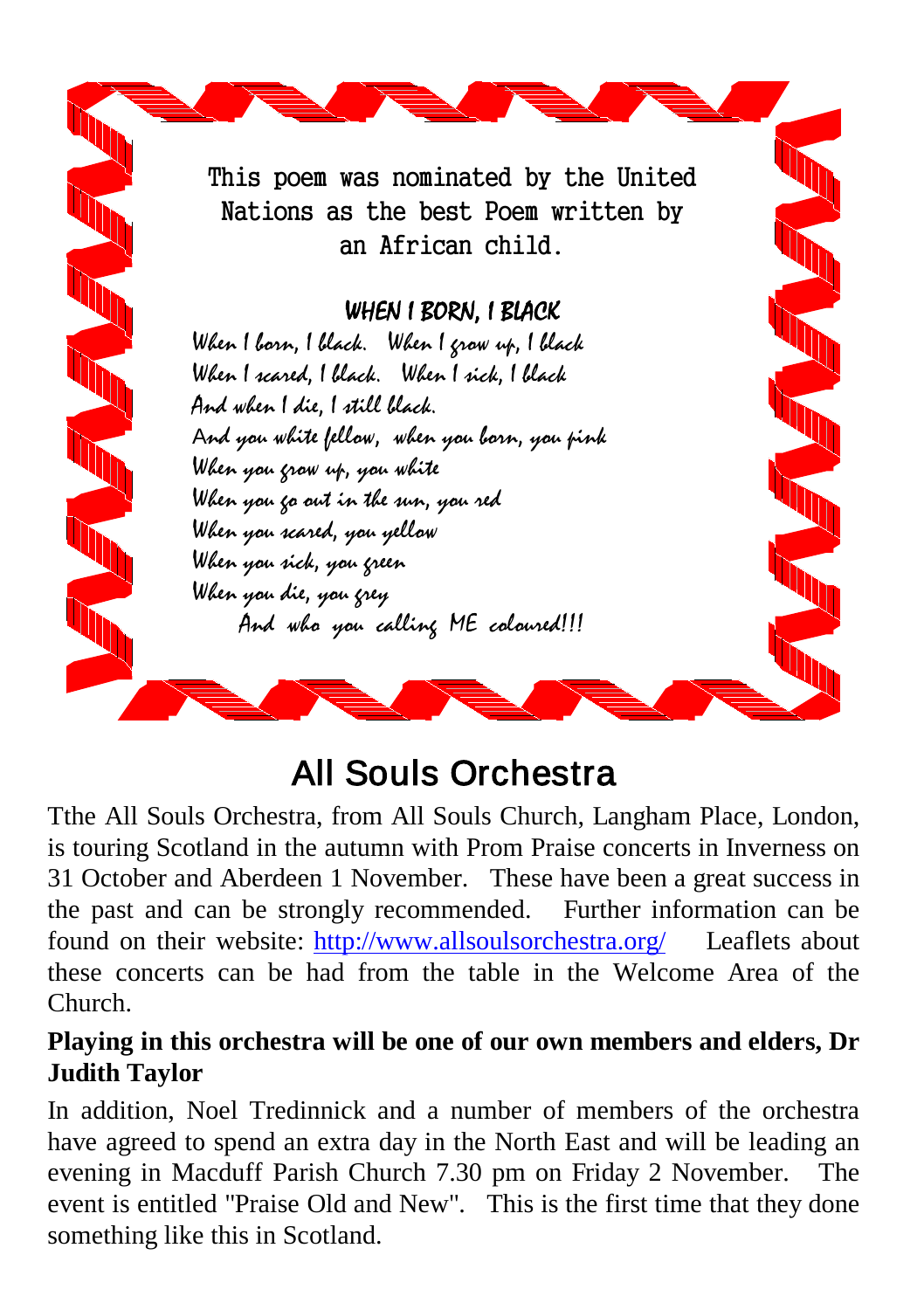

#### *CONGRATULATIONS*  $\overline{\phantom{a}}$

to **Mrs Elizabeth Ironside, Hills of Dens, Blackhills** who will be celebrating her 80th Birthday this month.

The minister would welcome, in writing please, any news for this feature in the Bulletin. He feels that it should not simply be a list of anniversaries and birthdays.



## HOME COMMUNION



The minister is always willing to visit those unable to get to church to offer them Holy Communion. He intends doing this in the last fortnight of November. Anyone wishing to avail themself of this opportunity should contact their elder or the minister.

#### FAIRTRADE STALL

*There will be a Fairtrade Stall in the Church Hall after the services on Sundays 14 October and 21 October (Harvest Thanksgiving). It is hoped that once again you will want to purchase some of your favourite products, thus supporting farmers and their families all over the world.*

## CHRISTMAS SHOEBOX APPEAL

**Can you help us brighten someone's Christmas?** Parcels can be left with Rosemary Reid 11 Manse Rd Hatton or brought to the church.

**Closing date for parcels 31/10/2012**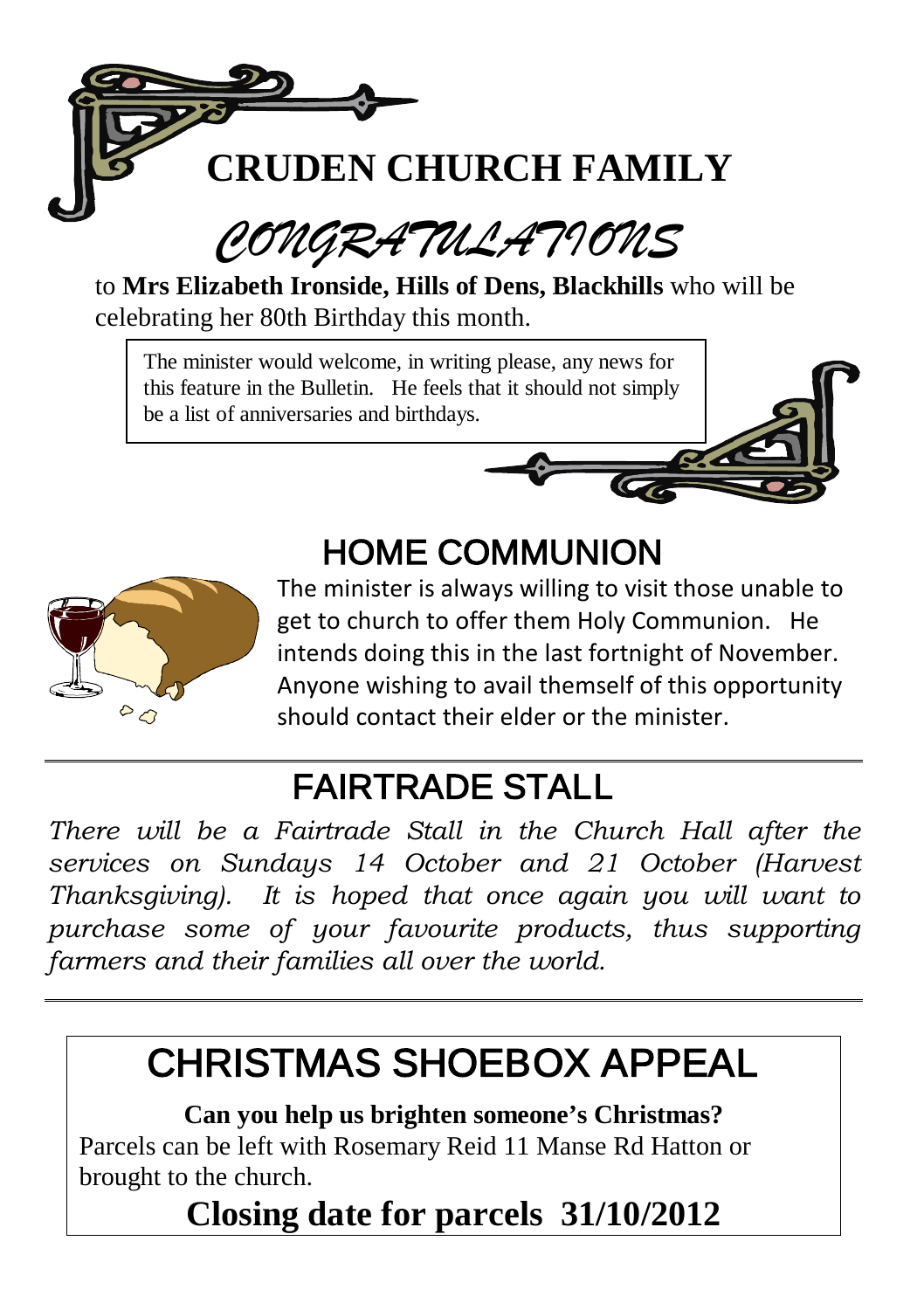## **PARISH REGISTER**

\*denotes Cruden Parish Church member

#### **DEATH**

\*Mrs Jessie MacDonald, 22 Manse Road, Hatton

THE NEXT ISSUE OF THE BULLETIN WILL COME OUT ON **28 October**. Copy for inclusion to be handed in to the Manse as soon as possible.

#### REMINDER TO THOSE ON SUNDAY DUTY

If unable to do door duty, please inform the Minister - 841229. This should be done by the preceding Friday to allow correct names to be listed on the service order. If unable to do tea duty, please inform Wilma Moir - 841516. We would prefer, if you are unable to fulfil your duty, that you endeavour to find your own replacement before passing on the information as appropriate.

#### REMINDER TO THOSE USING WFO ENVELOPES

It is very helpful that, on any Sunday you attend, you hand in one envelope which can include what you might have put into envelopes for Sundays you missed.

#### **HARVEST**

**This year our Harvest Thanksgiving Service is on 21 October. The church will be suitably decorated but we do not want people to bring harvest gifts. Instead, please do your best to bring a friend with you that day.**

### **Cruden Church Coffee and Chat**

(with homemade pancakes)

in Old Hall on Wednesday

on 3 October at 10.30 am to 12 noon

ALL ARE WELCOME